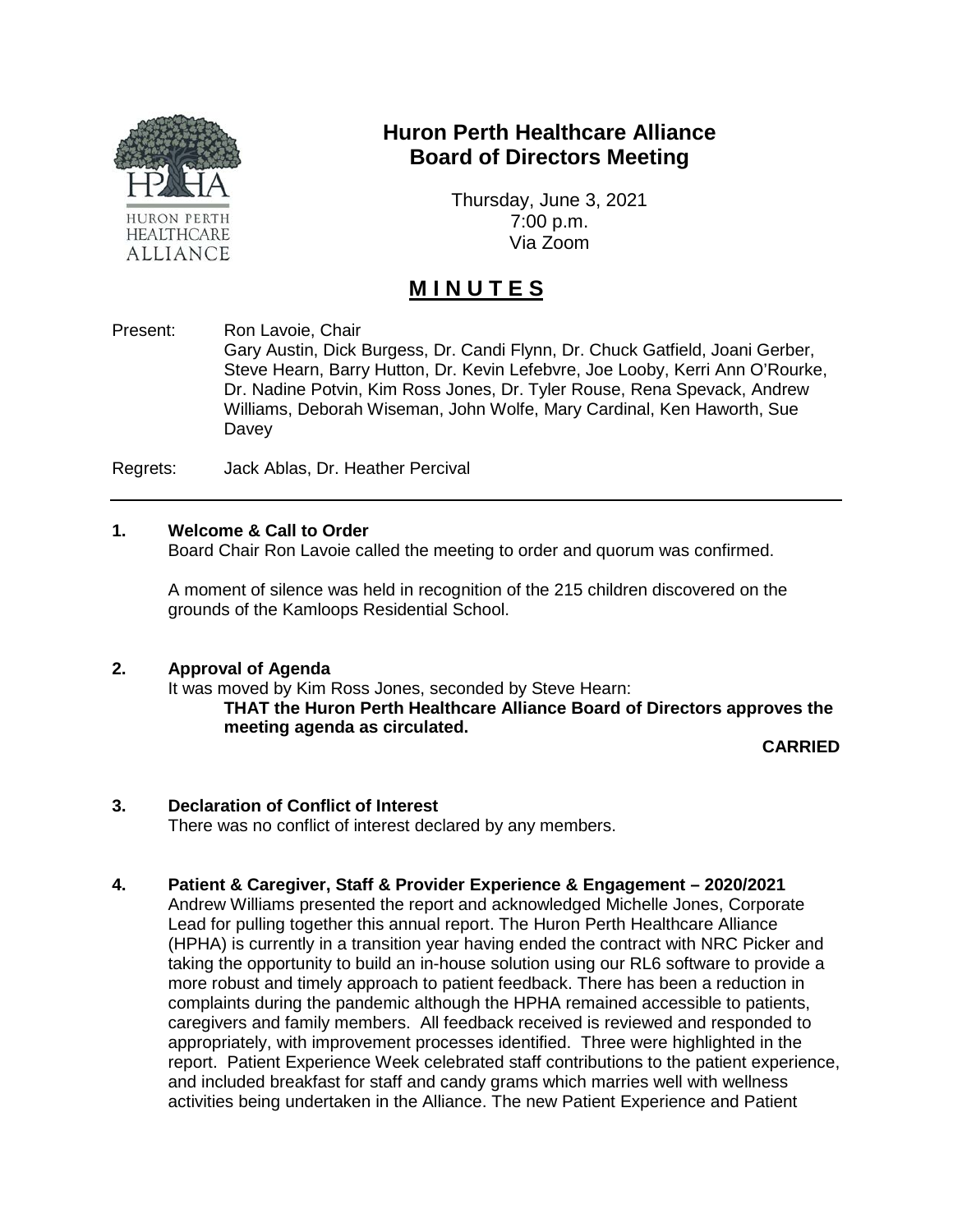Partner/Caregiver Resource office was established over the past year. Virtual engagement opportunities during the pandemic were outlined in the report.

# **5. Approval of Minutes**

**5.1 April 8, 2021**

It was moved by Gary Austin, seconded by John Wolfe:

**THAT the Huron Perth Healthcare Alliance Board of Directors approves the minutes from the meeting held April 8, 2021.**

**CARRIED**

# **6. In-Camera Session**

# **6.1 Motion to Move to In-Camera Session**

It was moved by Dick Burgess, seconded by Gary Austin:

**THAT the Huron Perth Healthcare Alliance move in-camera at 7:12 p.m.**

**CARRIED**

## **6.2 Motion to Move out of In-Camera Session**

It was moved by Steve Hearn, seconded by Rena Spevack:

**THAT the Huron Perth Healthcare Alliance move out of the in-camera session at 8:10 p.m.** 

**CARRIED**

# **6.3 Report from In-Camera Session**

During the In-Camera Session, the Board received Committee reports, annual attestations and an update regarding the Clinton Emergency Department.

## **7. Consent Agenda**

It was moved by Joe Looby, seconded by Kerri Ann O'Rourke:

**THAT the Huron Perth Healthcare Alliance Board of Directors approves the June 3, 2021 Consent Agenda that included reports from the:**

- **Chief Nursing Executive**
- **President & Chief Executive Officer**
- **Alliance Chief of Staff**

**CARRIED**

## **8. Governance**

# **8.1 Board Committee Reports**

# **8.1.1 Governance & Stakeholder Relations Committee**

John Wolfe presented highlights from the meeting held on May  $26<sup>th</sup>$ . The Quarter 4 Communications Report was received for informational purposes. The Committee received an update on the Huron Perth Healthcare Alliance's response to COVID-19 and efforts to support the provincial health care system. Staff and physicians were recognized for doing an outstanding job of supporting patients, caregivers and families throughout the pandemic.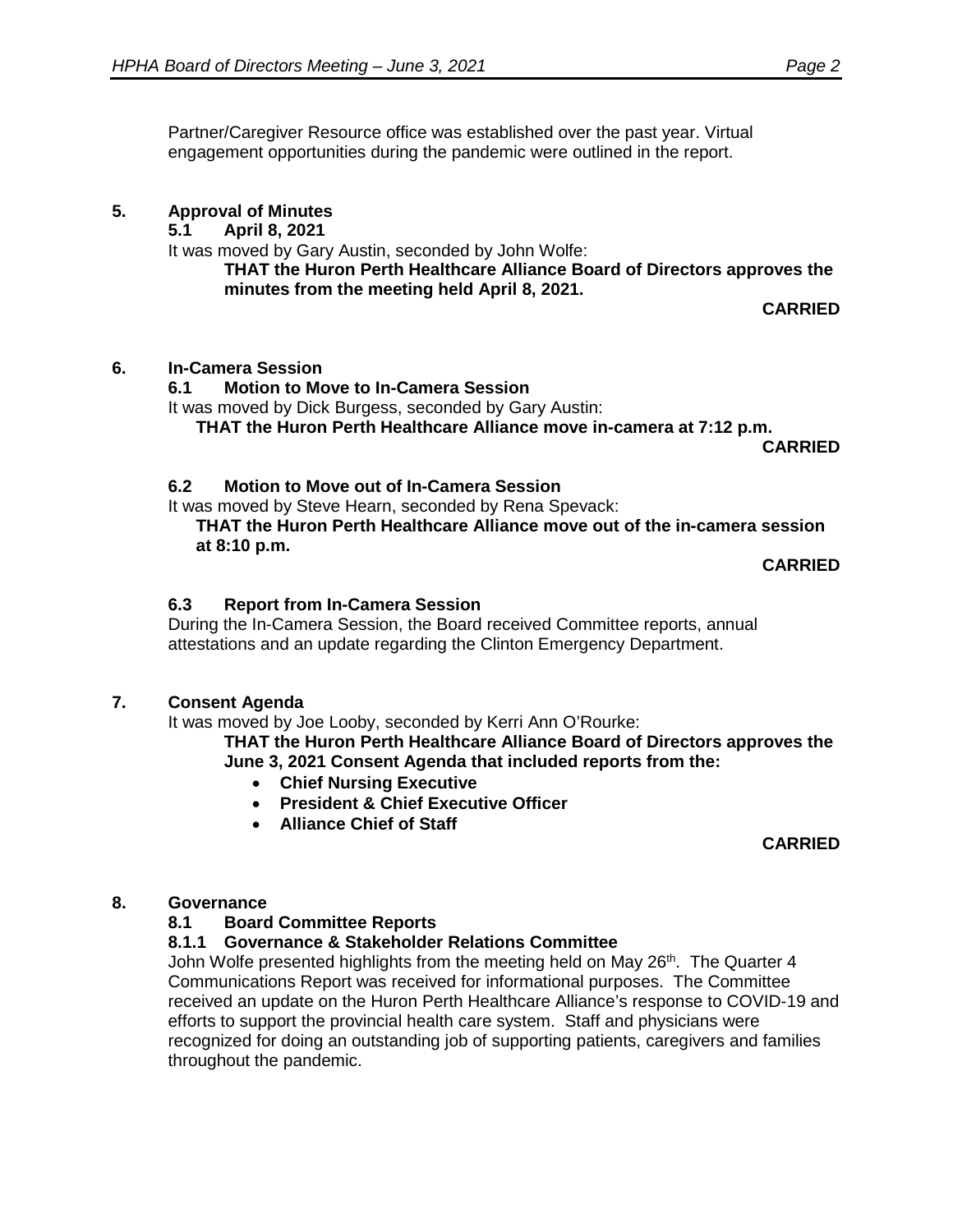# **8.1.2 Medical Advisory Committee**

The Medical Advisory Committee met on April 22<sup>nd</sup> and May 27<sup>th</sup> and Dr. Lefebvre presented the meeting highlights that were pre-circulated for informational purposes. He complimented Laurie Roberts for her recruitment efforts. The detailed Professional Staff Recruitment Report is included with the Resources & Audit Committee highlights.

Dr. Lefebvre addressed surgical backlog and noted that volumes of high priority and cancer cases have been maintained throughout the pandemic. The Huron Perth Healthcare Alliance surgical team should be able to catch up on cases as operating room time is allotted, although meeting targets for hip and knee replacement will be a challenge. Recruitment of two new ophthalmologists to join in the fall will help meet cataract volumes. Patient visits to primary care have been reduced, resulting in less surgical referrals. Provincial/regional solutions to addressing backlog would be ideal and the surgical teams in Huron Perth have capacity to support additional work. A centralized referral system is a long-term solution to dealing with wait times. Dr. Lefebvre reported that HPHA will not undertake any significant ramp until the fall to support staff and physicians wellbeing.

Dr. Potvin noted that primary care has been caring for patients affected by delayed surgeries to include supporting mobility issues and backlogs for access to geriatric and long-term care is challenging for those individuals and their families. The affect of the pandemic on mental health and wellbeing is a major concern as well.

Physician wellbeing is a priority as they have been looking after a number of patients with poor outcomes. Staff redeployment and working in unfamiliar areas with very sick patients has been difficult for the whole team. Human Resources is working diligently on ways to support everyone including debrief opportunities and wellness supports.

## **8.1.3 Quality Committee**

Rena Spevack presented the report from the meeting held on May 21<sup>st</sup> for informational purposes. She reported that quality has maintained a presence and focus throughout the pandemic. Rena thanked staff and the committee for their support during her time as Chair and she was acknowledged for her dedication to our organization.

## **8.1.4 Resources & Audit Committee**

The Resources & Audit Committee met on May  $27<sup>th</sup>$  and Joe Looby presented the report and highlighted the year-end results. Ken Haworth, Iris Michaels and Jason Lott and their teams were commended for their efforts this year in handling the additional workload that presented with COVID-19 funding and reporting requirements.

It was moved by Joe Looby, seconded by John Wolfe:

#### **THAT the Huron Perth Healthcare Alliance Board of Directors approves the year-end March 31, 2021 financial statements and associated reports. CARRIED**

The 2021/2022 financial plan was presented and details were included in the agenda package. Joe noted that adjustments are expected to occur throughout the year relating to the COVID-19 reconciliations.